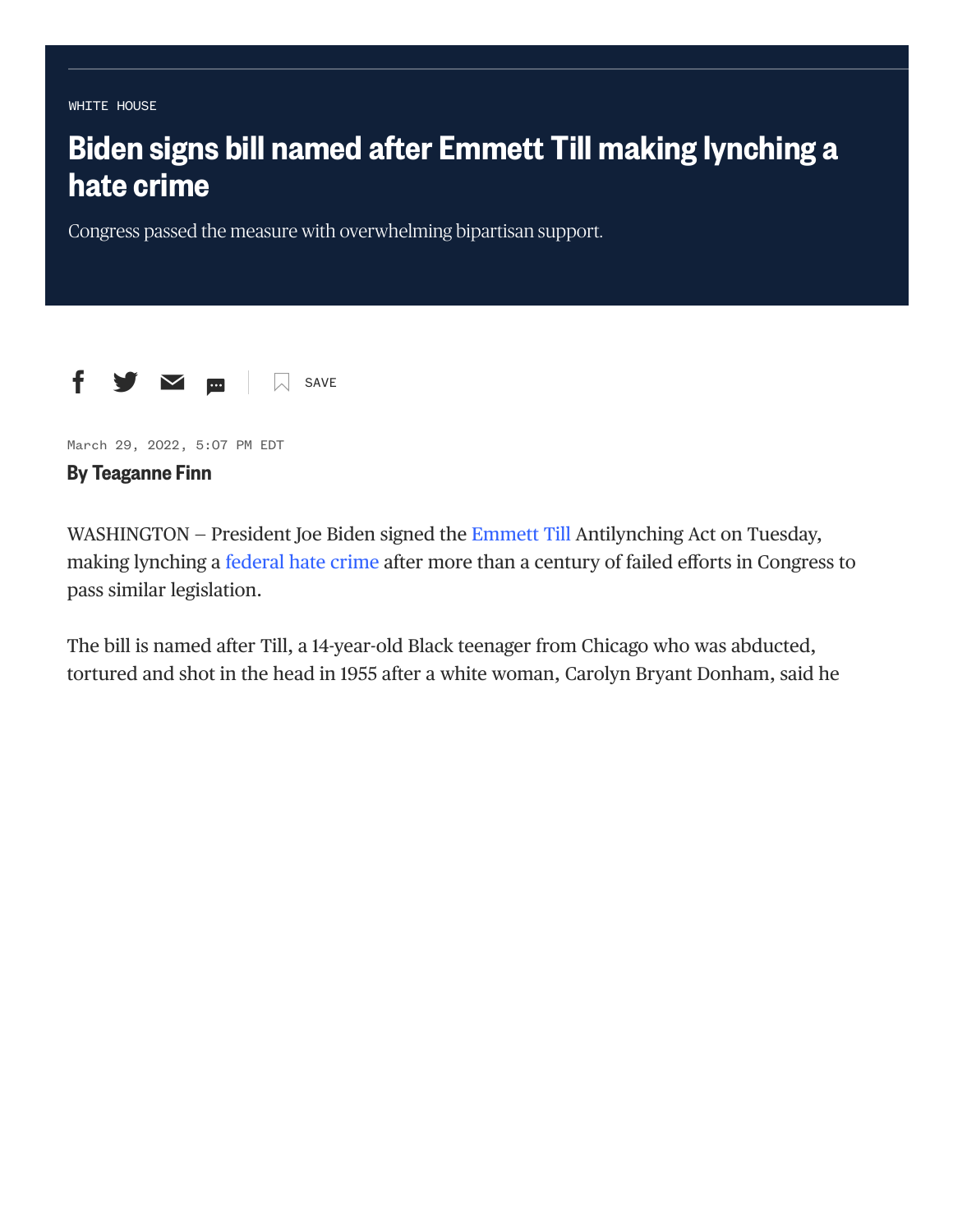whistled at her and touched her in a Mississippi store.

The Senate cleared the bill on March 7 by unanimous consent, indicating no opposition, after the House passed it on Feb. 28 in a 4223 vote. The three votes against the measure came from GOP Reps. Thomas Massie of Kentucky, Chip Roy of Texas and Andrew S. Clyde of Georgia.

Congress had fallen short on passing anti-lynching bills more than 200 times since 1900.



 Patrick Semansky / AP "Racial hate isn't an old problem — it's a persistent problem," Biden said in signing the antilynching act.

Biden said during the bill signing ceremony that the antilynching law was not just about the civil rights struggle from decades ago, citing the 2020 shooting of Ahmaud Arbery and the white supremacist rally that took place in Charlottesville, Va., in 2017.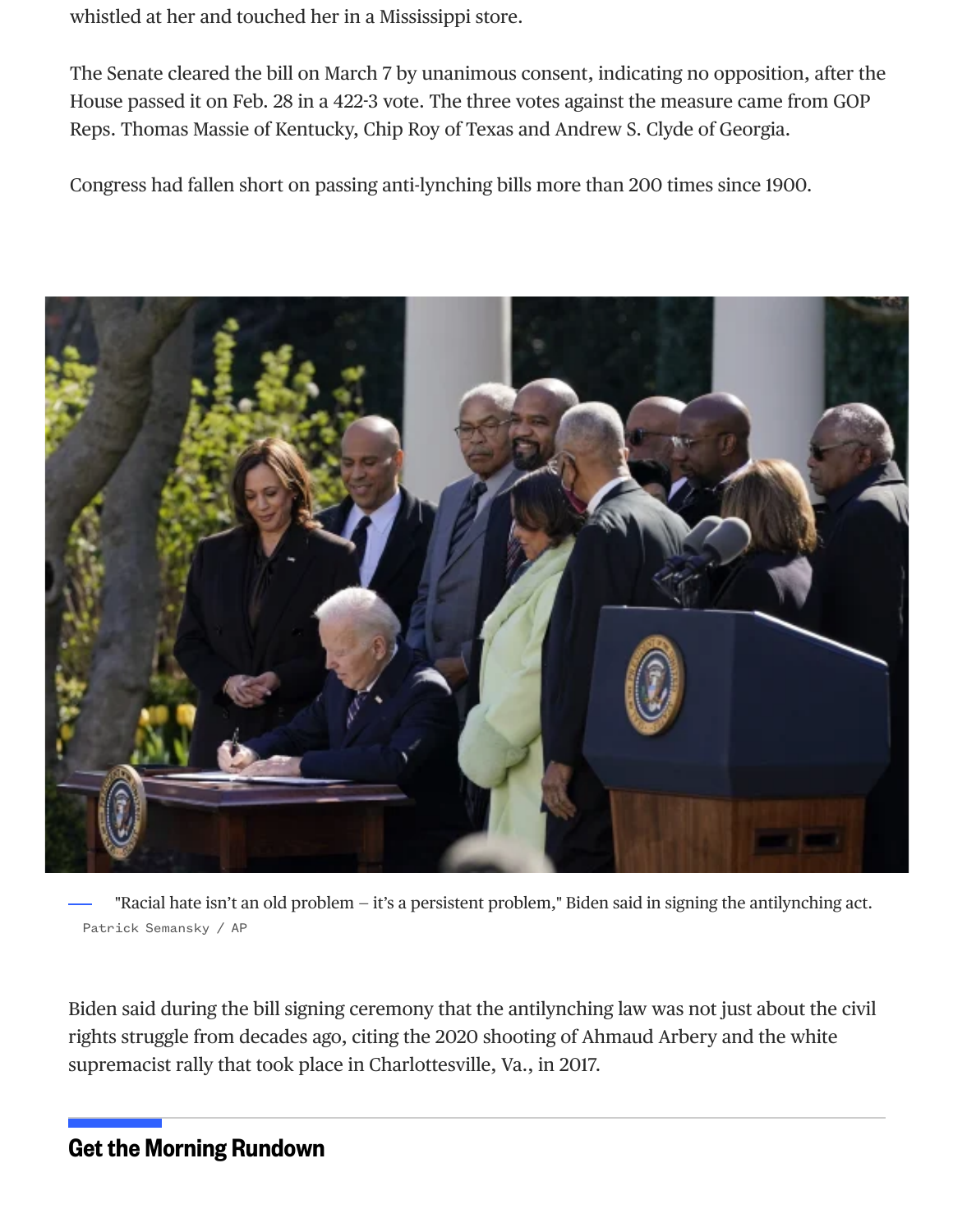"From the bullets in the back of Ahmaud Arbery to countless other acts of violence, countless victims known and unknown, the same racial hatred that drove the mob to hang a noose brought that mob carrying torches out of the fields of Charlottesville just a few years ago," said Biden.

 $\ddot{\phantom{0}}$ 

"Racial hate isn't an old problem — it's a persistent problem," he added.

**How the lynching of a 14-year-old boy sparked a movement**